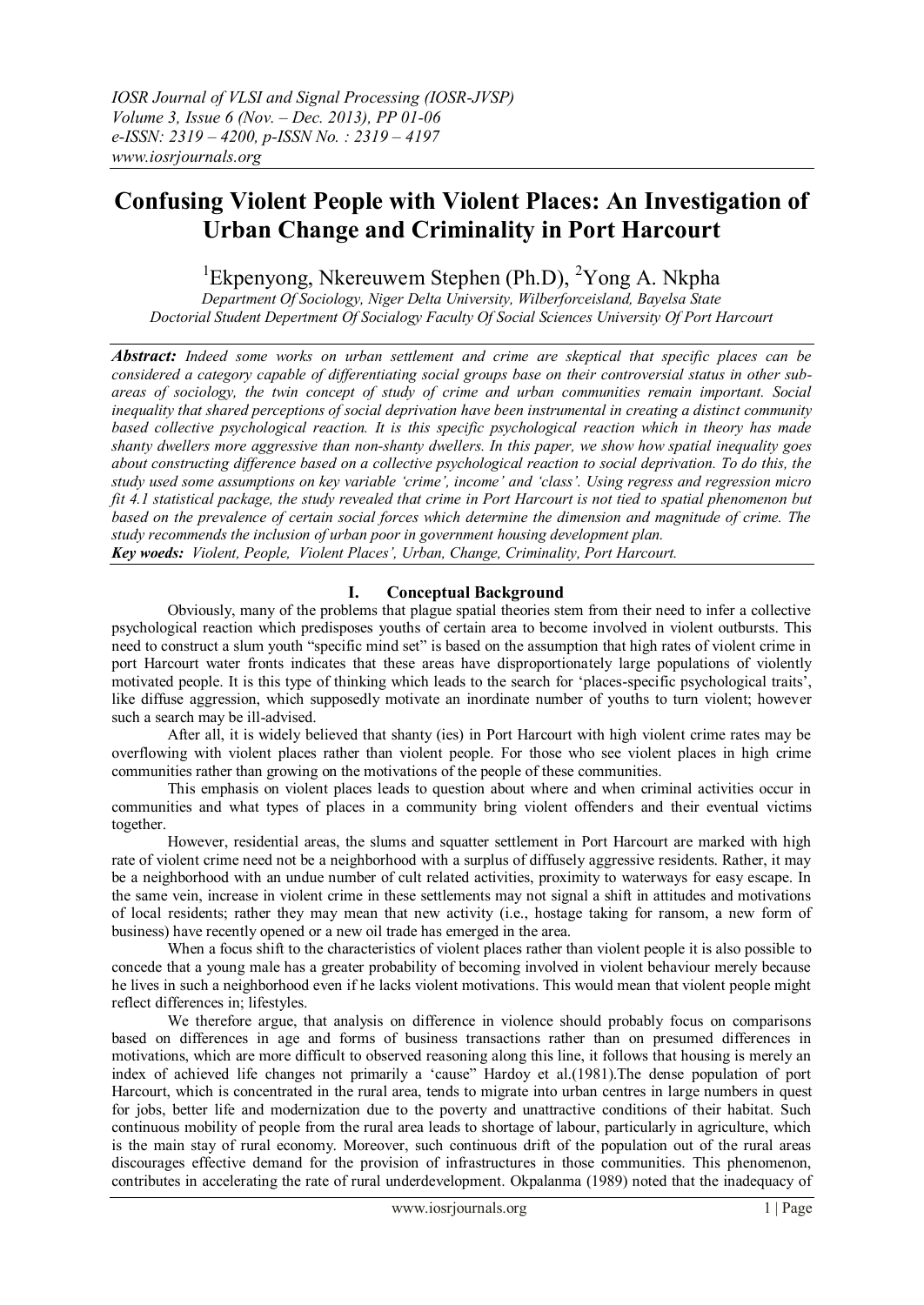housing, water supply, electricity supply, good roads and transportation facilities, employment etc, is directly related to rural urban drift which has created growth of slums, high crime rates and other socio-economic problem, which constitute a cog in the wheel of national progress. He noted that port-Harcourt is the most industrialized city in the southeast region of Nigeria. It has also attracted a great deal of population from the rural areas and other states. The population of the city has increased tremendously as a result. These could be aptly put as the demographic movements that over-stretched the capacity of the city to provide dwelling units to the residents

- 1. Civil Servants recruited to work in the newly established ministries.
- 2. Federal government workers whose establishments were extended to Rivers State or upgraded to serve the new state. Some of these were soldiers, police men, customs, immigration, navy, some federal ministries like the ministry of works, finance and others.
- 3. Fishermen who wanted to benefit from the increased business activities of the oil boom period.
- 4. Transited passengers from the hinterland and creeks going to other states and other4s coming to the hinterland from those places.
- 5. Workers employed to work in places of entertainment like hotels which offered lodging to businessmen and travelers. (ibid)

 It follows that housing crisis, also resulted in the development of slums and squatter settlement. Slums are areas with dilapidated buildings, where basic facilities have broken down. The house is in a deplorable state of disrepair, it is different from the squatter settlement. In the former, the buildings and the land on which they are built are legal because they were built according to an approved plan but have become dilapidated because of neglect. While squatter settlements are areas with temporary buildings (Ekpenyong) (1999). Put simply, they are spontaneous, peripheral and unserviced settlement which is often threatened with demolition by government. In local parlance they are called water front settlement' which has actually been destroyed by the present administration in river state. This destruction further drew attention to the fact that criminal activities in the state has not ended.

 Unarguably, the urban poor live in this squatter settlement, in which occupants are mostly in the informal sector Ogionwo, (1979).this suggests they are unemployed or semi-employed and cannot foot bills expected of them in the more formal sector. Resultantly, there are plausible grounds for believing that unemployment leads to a weakening of social bonds and controls, and hence facilitates the commissions of crime and therefore a higher crime rate, Slattery (1985). Amid certain general trends, there are different cities like plants with their own natural and evolutionary pattern of growth and expansion. But they are also shaped by powerful economic and political forces. Thus, the features, the dimension of city areas and housing types are not a "natural process" they are tied to broader aspects of social organization Ekpenyong (2003).

## **II. Statement Of The Problem**

The undue concentration traditionally given to identifying specific motives has caused urbanologist to ignore how housing settlement pattern"s violent crime rates may be affected by factors that are observable but have little to do with the motivations of the inhabitants of such water fronts. This focus on settlement based motivations has been driven by the dubious notion that high rates of violent crime in shanty settlement must indicate that there neighborhood are over run with violent persons. This assumption, in turn, leads many to search for reasons why these settlements would produce a surplus of violent persons however, this assumption may be wrong, as high rate of hostage taking and militant related behaviour may be the result of a surplus of violent places rather than violent people. For instance the destruction of Okirika, Abonemma Wharf, Bundum, Nembe, rainbow water fronts settlement in Port Harcourt did not stop the act of hostage taking and militancy in Rivers State. Because shanty town and slum dwellers may have an excess of violent places, perhaps we suggest for future research on differences in violent crime rates between slum or shanty town and the Government Reservation Areas (GRA), to focus on explaining the dynamics of these violent spaces. The paucity in literature which this work intent to fill includes factor like perception of spatial inequality which allows residents of a poor settlement to be lumped together. To argue that such perceptions cause violence leads to problems of over prediction.

## **OBJECTIVES OF THE STUDY**

The objective of the work is to; Show the difference between violent people and violent place. Show how different settlement pattern causes supposed disparities in the collective motivation of crime.

#### **HYPOTHESES**

The following hypotheses will help guide the research design.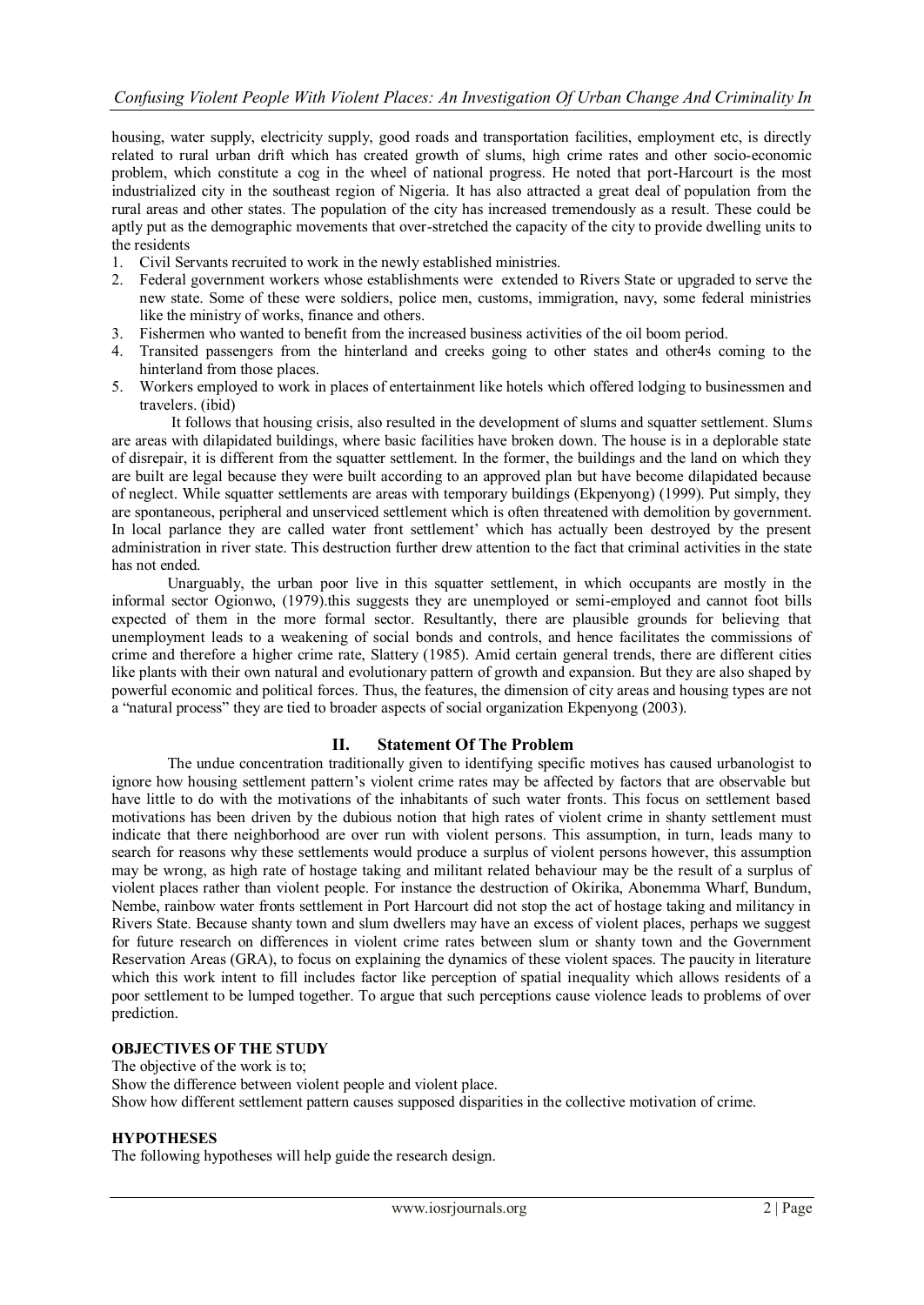An individuals occupation or income rather than his house, determines his class position and index of achieved life chances not primarily a cause.

## **RESEARCH QUESTIONS**

To further help in the analysis of the findings, the following research question were formulated.

To what extent do the phenomena that affect the distribution of neighbourhood tied to general features of capitalist societies, and at the same time lend an extra dimension to the them?

To what extent is the transition zone in semblance with slums and shanty in Port Harcourt metropolis?

## **SIGNIFICANCE OF THE STUDY**

The significance of this study is to x-ray and evaluate the intricacies of violent people and violent places as a deciding factor in understanding disparity in crime causation in Port Harcourt. Methodologically, the ideographic approach is used. By this emphasis is placed on getting as close as possible to one subject, in order to grasp, through the exploration of details of his material circumstances and life history, the meaning he gives to the work around him, which determines his social action.

Using Blumner (1969) expression, this method. "Stresses the importance of letting ones subject unfold its nature and characteristics during the process of investigation"

Secondly, the theoretical significance is holistic in its approach, it draws from the human ecology of burgess, park and Mackenzie (1925) which made this idea of invasion, succession and equilibrium the basis of their "theory of concentric urban zones", multiple nuclei sector nuclei.

Thirdly, the practical significance is predicated on its usefulness for proffering solution on housing and crime differential in Port Harcourt. Since research work on housing and crime is ubitiquous, this will help as furtherance for research on differential selections of offenders based on spatial inequality of habitation.

## **ASSUMPTION OF THE STUDY**

The following are given

i. Four variables used for this study includes:

Crime

Income

House

Class

Therefore, it stands that violent people or places is determine by the above variables.

ii. Housing acquisition is a function of "income" while class status is the "place"

Income (class of residential apartment) =  $\alpha$  +  $\alpha$ 1CR(t) +  $\alpha$ 2HO(t) +  $\alpha$ 3In(t) +  $\alpha$ 4CL(t) + U class of residential apartment = slum, shanty or G.R.A.(the dependent variable) αo (bo) =co-efficient of "income" (the independent variable)

 $\alpha$ 1CR(t) (b1 x1) = co-efficient of 'crime.

 $\alpha$ 2 Ho(t) (b2 X2) = co – efficient of 'housing'

 $\alpha$ 3 In(t) (b3 X3) = co –efficient of 'income'

 $\alpha$ 4 C1 (b4 X4) = co – efficient of 'class'

iv. The values placed on them are basically from field work conducted by the researcher

#### **OPERATIONALIZATION OF VARIABLES**

For prescriptive clarity, the following concept should be understood thus:

Housing: A residential environment which includes the physical structure which man uses as shelter, as well as necessary services, facilities, equipment and environment needed for the physical and mental health and social well being of both the family and individual.

Note: Crime involving only residents of shanty town is typically bias crimes. Indeed both people living in non shanty town commit crime because they help them to act in terms of consistent beliefs, ideologies or intentions.

## **THEORETICAL FRAMEWORK**

The theoretical foundation for this work is concentric urban zones theory of Ernest Burgess in 1925. He noted the tendency for most cities to spread outward like ripples on a pond with each zone inhabited by a particular "class" of people. The five zone theory provides a spatial model which when fixed in our study context resembles the idea of invasion, succession and equilibrium. The zones include CBD (Central Business District), zone of transition, zone of working men homes, residential zone, commuters zone. The colonial government first settled around the "town" Borokiri area. This formed the central business district, after tat emerged the zone of transition the Diobu area including D/line and Amadi flat area. This area has the factory zone and forms the "disordered" area that needs to be explained later. The third zone is the zone of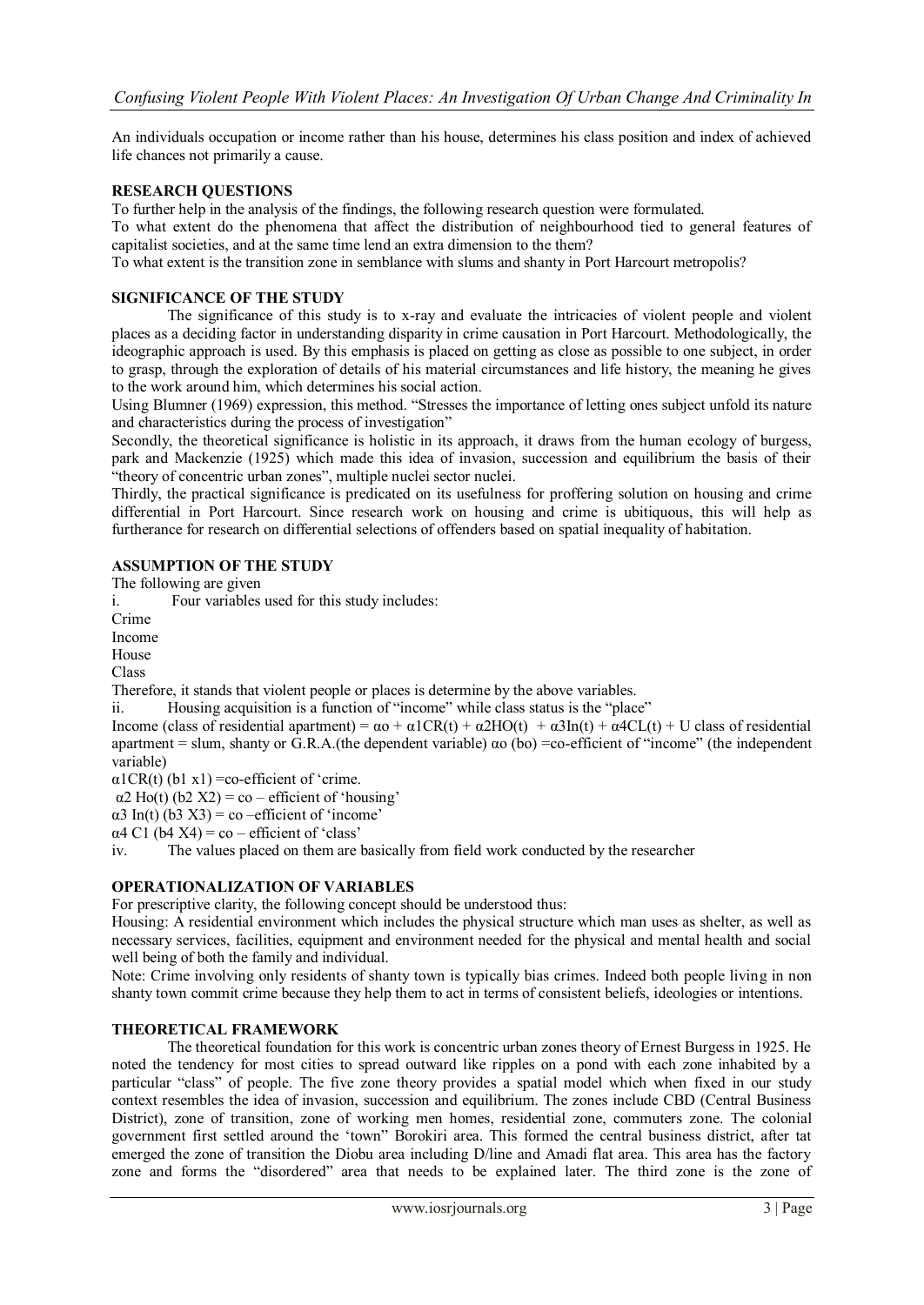workingmen"s homes, this includes the Rumukwuta, Rumuola, G.R.A and Rumueme are of the city. Basically it includes some part of Obio Akpor Local Government of the State. The residential zone includes the Elekahia housing estate, Nkporgu and mother cat area of the state. The final zone, commuter zone fit into the specification of Eleme Local Government Area with communities such as Akpajo, Alesa and Agbonchia as commuter zone. Oyigbe Local Government Area fall also into this zone.

Ab initio, the focused on the zone of transition and its apparent "disorganization", its lack of social and moral order, its constant state of influx; is seen with its attendant effect as the least opportunity to stabilize the area of greatest human demoralization and the most likely to "breed" crime and deviance. Hence the mass studies of juvenile gangs prostitution, drug addicts and ethnic groups. There is no gain saying that the origin of the dreadful cult era in port Harcourt had its highest concentration among the Diobu area i.e. the origin growth and development of the dreaded "ice Landers" "Degbam" and "Dewell" in port Harcourt had its rot from Diobu. The water fronts from Elechi, to timber, down to Echue "down (a local parlance for reclaimed, Marchy land in shanty settlement) was the origin of this cult related activities.

This theoretical framework not only bred a who generation of urbanologists but left a legacy of concept that are still popular today- the idea of immigrants "invading" a neighbourhood, of inner city areas breeding crime. Ekpenyong (2003).

## **III. Methodology**

Sociological research methods are the techniques an investigator uses systematically together information or data to help answer question about some aspect of society. The variety of methods that can be used is vast with the choice of method depending on the type of question being asked (Ofo, 1999). Objectively, this stresses o fixed correspondence between theoretical paradigm and type of methodology, although according to (Hale, 1990) there is a tendency for certain combination of the theory and method to be common than other. The survey method is used. This approach enables the researcher to detect variation between where one lives, the kind of crime associated with such places and motivation of such people.

## **SAMPLING TECHNIQUE**

In the house of this research work, the researcher picked those considered to posses the required attributed or information. It presupposes deliberateness in selecting the population elements to sample. It assumes some predetermined criteria. A variant of this methods is what Anikpo (1986:58) called expert opinion. Expert opinion is a situation whereby a person is consulted specifically because he is supposed to be the custodian of a particular type of information to this end the population from which sample is drawn includes urban planners staff of ministry of social welfare and Rehabilitation, resident of shanty towns. Purposive sampling was used.

## **METHOD OF DATA ANALYSIS**

This research study requires that he drawn hypotheses is empirically tested. To achieve this we use micro fit 4.1 statistical packages.

Data analysis and interpretation Data on regress and regression

| $1$ uviv $\cup$ . $1$ |              |                |          |         |
|-----------------------|--------------|----------------|----------|---------|
| Regression            | Co-efficient | Standard error | t-ration | P value |
| input                 | $-7729424$   | 1806193        | $-42791$ | .000    |
| X1                    | $-2235.8$    | 16102.0        | $-13885$ | 0891    |
| X <sub>2</sub>        | 61787.1      | 19327.0        | 3.1964   | .005    |
| X3                    | 34798.0      | 20391.2        | 1.70651  | .104    |
| X4                    | $-7055.2$    | 18.547.1       | $-3804$  | .708    |
| R <sub>2</sub>        | 0.84926.3    |                |          |         |
| <b>AER</b>            | 26.8120      |                |          |         |
| F(4,19)               |              |                |          |         |
|                       |              |                |          | .001    |

Table 3.1

# **IV. Interpretation Of Regression Results**

As the preceding regression shows, the partial regression co –efficient of B1X1 of 2235.8 mean that (based on assumption of the study). The average level of crime increase as a result of income that goes down by about 2236. 33 it follows that there is negative relationship between crime and differential spatial settlement.

Secondly, the partial slop co-efficient of  $6178.8$  means that if the housing  $b2X2$  goes up, the average amount of income amount of income goes up by 61787, as expected, the relationship between them is positive. This means, there is significant relationship between income and housing choices.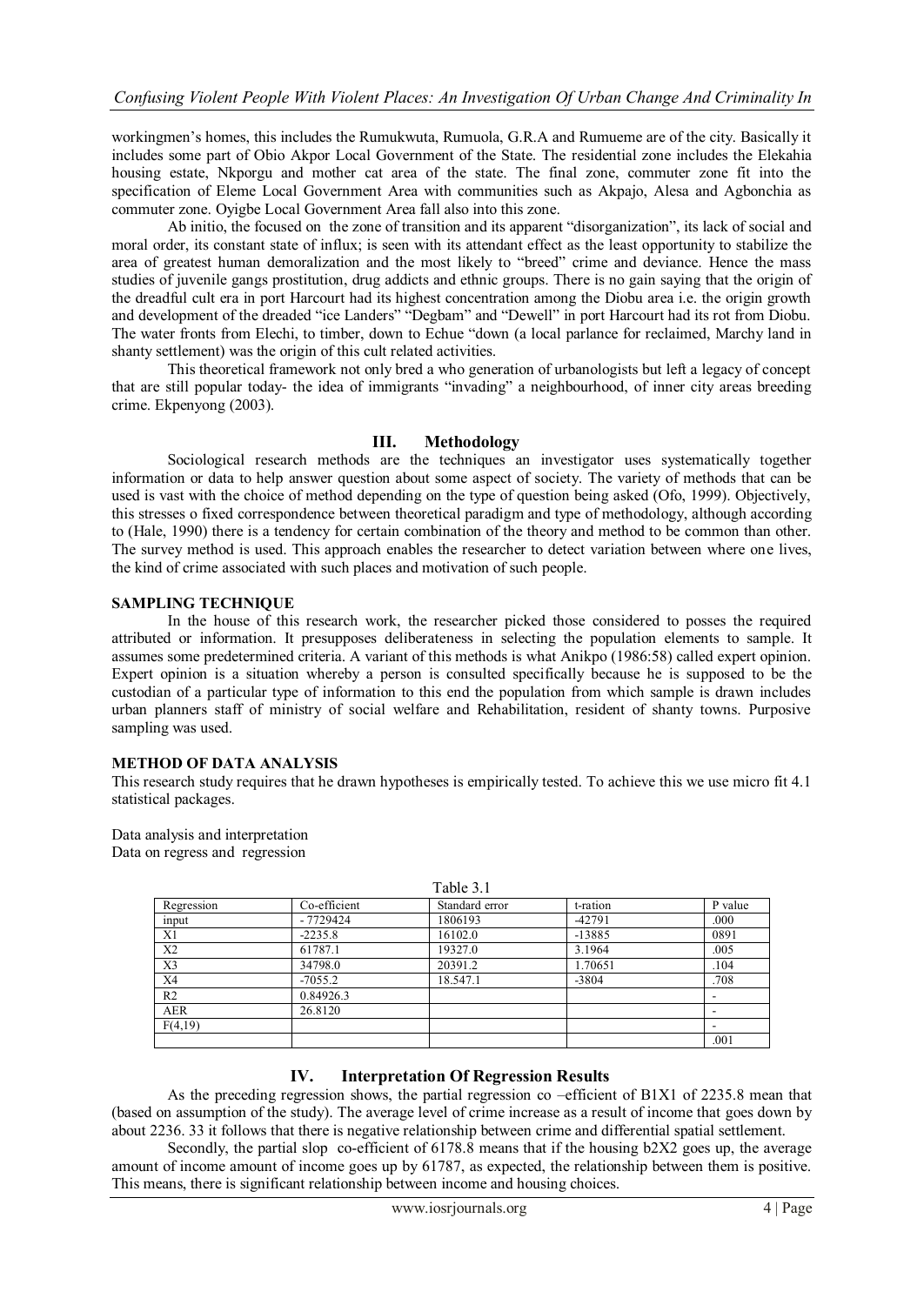## *Confusing Violent People With Violent Places: An Investigation Of Urban Change And Criminality In*

The partial slop co-efficient of 34798.6 means that holding all things constant, the average amount of choices of houses goes up by about 34798 for income needed to secure a house.

Finally, the partial regression co – efficient b4x4 of 77055.2 mean that holding all things constant, the choice of house goes up by 7055.2 as a result of class, prestige this means income determine the class of houses

In research question 1, the phenomena that affect the distribution of neighbourhood are tied to general features of capitalist societies, and at the same time lend an extra dimension to them, for this reason, of the created environment is an integral feature of capitalist society, then its analysis can be directly derived from an understanding of that form of society as a whole. This tends to negate the study of "urban sociology".

Again in research question 2 the extent to which the transition zone resembles the slims and shanty is supported by the concentric nature of Port Harcourt which the research has grouped under the Diobu and its attendant characteristics. Worthy to note, however, is that the rich did not always move out of the Diobu area as some very rich inhabitants are noticed along Azikiwe Street, the upper side of Abel Jumbo and Ihediohanma Street, all in the Diobu axis.

Percentage of movement between the rich in Diobu



Residents of

This support Ekpenyong"s (2003) submission that "There are tremendous variations in the way cities grow and This support Experiyong's (2003) submission that There are tremendous variations in the way crites grow and develop. Organization itself does not necessarily follow or depend on industrialization there are alternative ways to urban".

## **V. Discussion Of Findings**

The research revealed that it is erroneous to explain crime by analyzing the motives of this involved. Individual psychology should be replace by the many recurring patterns in peoples attitudes and actions, and how these patterns vary across time, place, cultures and social group.

Four variable were used to test the spatial inequality and the determination of how, settlement (place) is a function of income.  $H = f(1)$  where H is housing, f is function and I representing income. Crime and class negate in the autocorrelation. Using DW testing and an AER of 26.8120, further shows that crime is classless in studies area. Sociological import point to the fact that cities have enclaves in which relationships are similar to those in rural areas. Better still, urban life has produce a different kind of community, one that does not depend on people living near one another. The dubious notion that high rates of violent crime in shanty settlement must indicate that there are violent persons has been refuted by findings of the study which reveal that rime in port